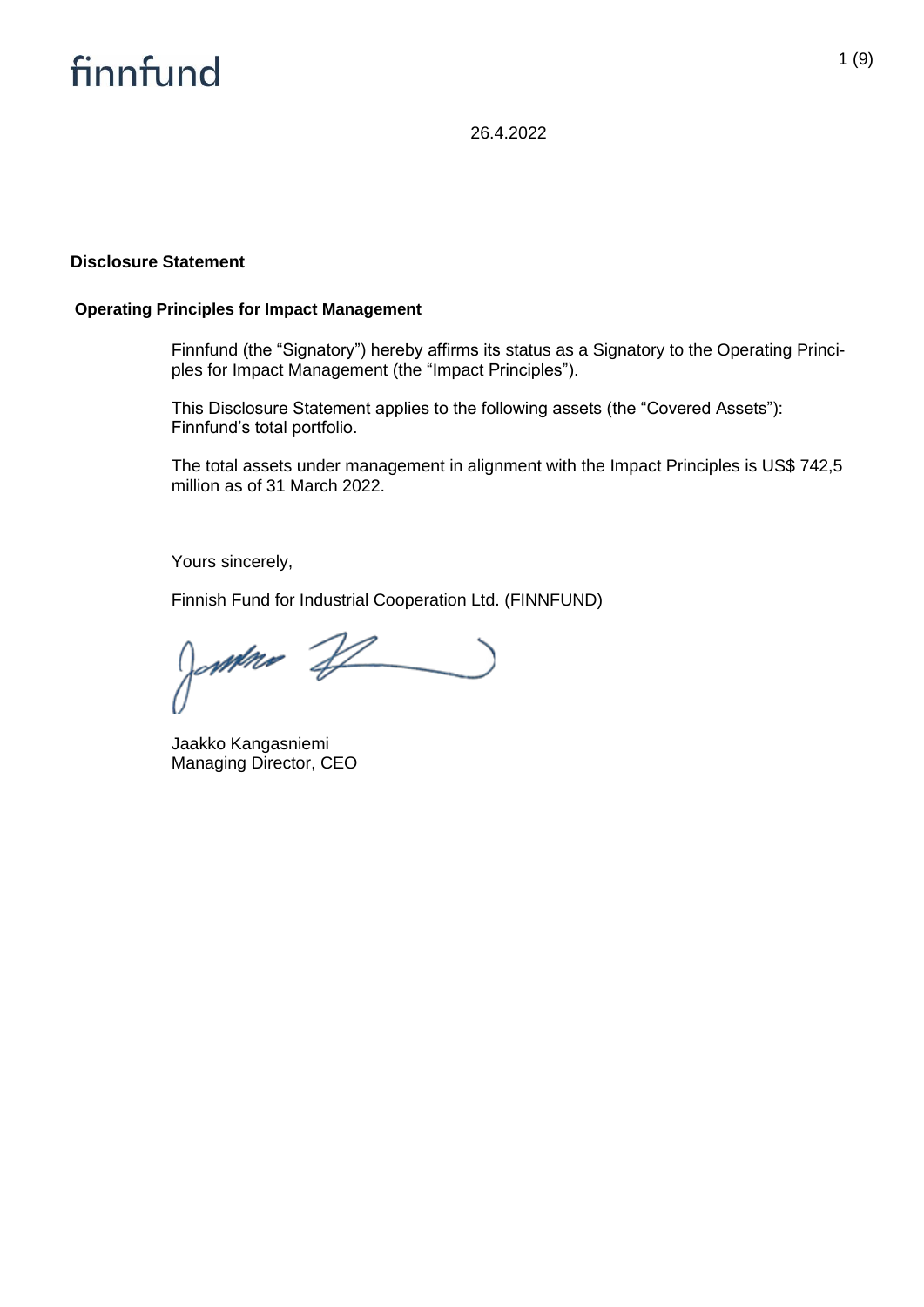## *Principle 1: Define strategic impact objective(s), consistent with the investment strategy.*

*The Manager shall define strategic impact objectives<sup>1</sup> for the portfolio or fund to achieve positive and measurable social or environmental effects, which are aligned with the Sustainable Development Goals (SDGs), or other widely accepted goals. The impact intent does not need to be shared by the investee. The Manager shall seek to ensure that the impact objectives and investment strategy are consistent; that there is a credible basis for achieving the impact objectives through the investment strategy; and that the scale and/or intensity of the intended portfolio impact is proportionate to the size of the investment portfolio.*

- Finnfund was founded in 1980 to promote social and economic development in developing countries.
- Finnfund Act (291/79) reads that: "The Company (Finnfund) shall promote the economic and social development of countries which the OECD DAC has classified as developing countries by directing human and material resources to the development of the industrial and other economic corporate activity of these countries."
- In December 2021, Finnfund's Board of Directors approved a new [strategy](https://www.finnfund.fi/en/finnfund/strategy/) for the company, setting operational guidelines until 2025. The new strategy reconfirms that Finnfund's mission is to build a sustainable world by investing in businesses that solve global development challenges with a vision to have people and planet at the core of every investment decision. The strategy further sets three key strategic objectives: 1) double total impact from 2020 to 2025; 2) make half of the investments with private capital by 2030; and 3) maintain a carbon net negative portfolio. The strategy defines renewable energy, sustainable forestry, sustainable agriculture, digital infrastructure and solutions as well as financial institutions as priority sectors for Finnfund due to their critical role in achieving sustainable development.

In addition, gender equality is an important objective for Finnfund as detailed in our [Gender](https://www.finnfund.fi/wp-content/uploads/2019/04/Finnfund_Gender-Statement_29-March-2019.pdf)  [Statement](https://www.finnfund.fi/wp-content/uploads/2019/04/Finnfund_Gender-Statement_29-March-2019.pdf). In June 2021 Finnfund published it's [Climate and Energy Statement](https://www.finnfund.fi/en/news/new-statement-on-climate-and-energy-will-guide-finnfunds-climate-actions/) that, in addition to the above mentioned net carbon negative portfolio, aims to increase Finnfund's climate finance to EUR 1 billion by 2030 and ensure that all new investments are aligned with the objectives of the Paris Agreement.

• The Finnish State owns 95.9% of Finnfund and the Ministry for Foreign Affairs of Finland is charged with steering Finnfund. Each year the Foreign Ministry issues a Government Ownership Steering Memorandum, in which it sets Finnfund's development policy and operational goals. Finnfund's Board of Directors monitors the achievement of these objectives.

The memorandum for the year 2021 states that as a national development finance Institution, Finnfund promotes the achievement of the SDG goals. More specifically, the Ministry has set the following targets:

- $\circ$  At least 75% of the value of annual investment decisions are made into countries of low and lower middle income, or countries in fragile context.
- $\circ$  At least 50% of the value of new investments are categorised as climate financing.
- o At least 50% of the value of new investments are in Africa.
- o At least 50% of the new investments should be 2X eligible

### *Principle 2: Manage strategic impact on a portfolio basis*

<sup>1</sup> Impact objectives can be defined as the intended impact that contributes to financial, institutional, social, environmental, or other benefits to a society, community, or group of people via one or more investment. Adapted from OECD-DAC (www.oecd.org/dac/).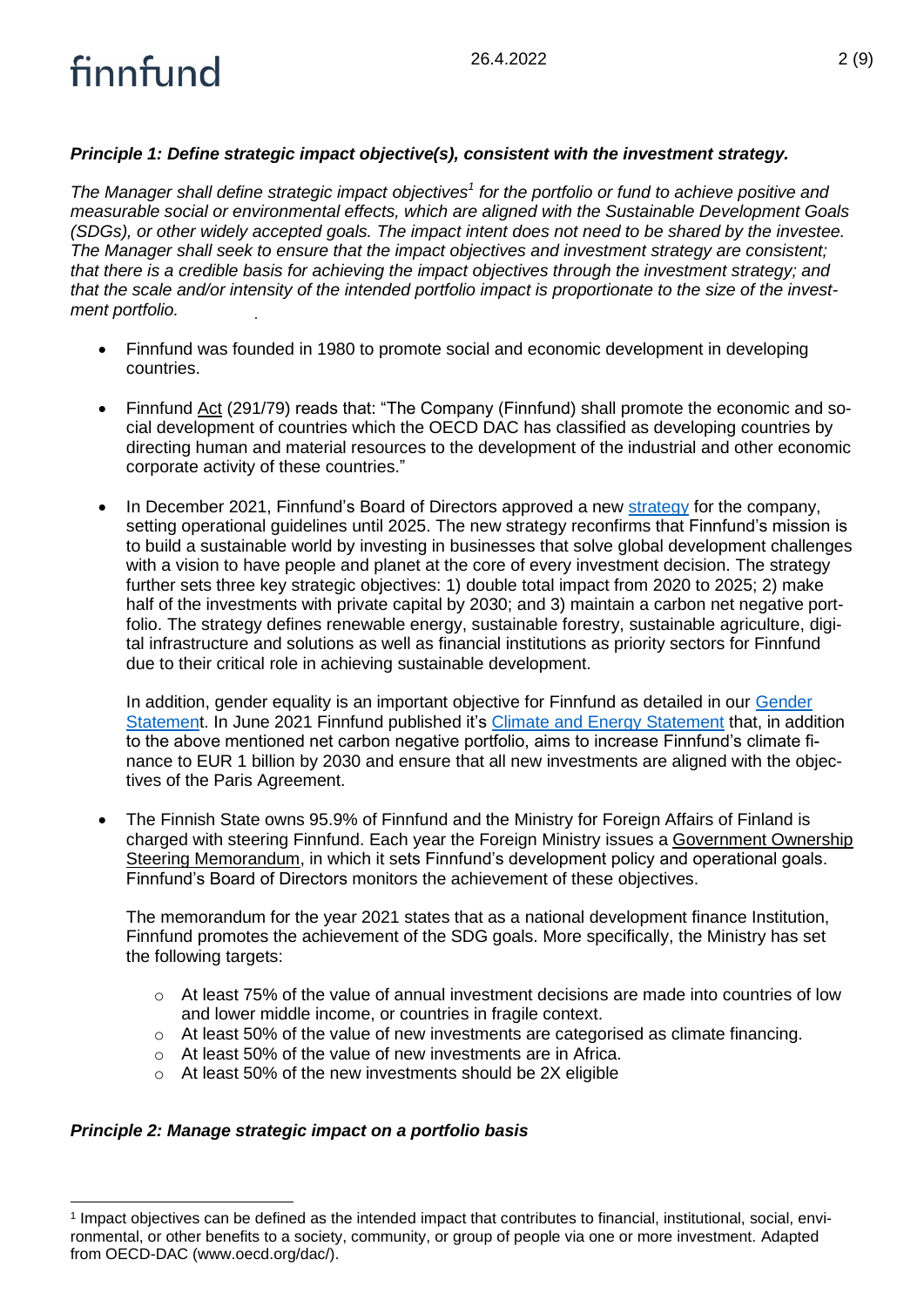*The Manager shall have a process to manage impact achievement on a portfolio basis. The objective of the process is to establish and monitor impact performance for the whole portfolio, while recognizing that impact may vary across individual investments in the portfolio. As part of the process, the Manager shall consider aligning staff incentive systems with the achievement of impact, as well as with financial performance.*

- Strategic impact is at the core of Finnfund's incentive structure. Finnfund's management sets internal annual targets (KPIs) for the number of investments; volume of investments; sectoral and geographical distribution of the investments; and total development impact score of the investments. Each new investment is scored against predefined criteria, where relevance to the strategic objectives and anticipated development impacts plays an important role. Thus impact scoring is key in achieving the annual corporate KPIs, which then serve as the foundation of allocation of bonuses.
- Every new investment is assessed with Finnfund's bespoke Development Effectiveness Assessment Tool (DEAT) in two occasions: first for the investment committee meeting to obtain Clearance in Principle to continue preparation of the investments; and second for the Board meeting for the approval of the investment.
- [DEAT](https://www.finnfund.fi/wp-content/uploads/2019/04/DEAT-_-Scoring-and-definitions.pdf) is comprised of three sections: strategic relevance, market impact and additionality. The first section, strategic relevance, seeks to assess the proposed investment's conformity with Finnfund's strategic objectives. The specific questions in the section relate to the ODA status of the project country, sector, inclusivity of the business model, gender, climate change, biodiversity and breadth and depth of CSR activities.
- The score for Strategic relevance represents 40% of the total development impact score and thus plays an important part in the overall ranking of the investment.
- Alignment and achievement of portfolio level strategic impact is monitored on an annual basis by the Board of Directors.
- Results for 2021 include: 98% of the value of investments were made into lower middle income or poorer countries, 60% of the value of new decisions were for investments in Africa, 40% address climate change and 52% were considered gender financing.
- In the new Strategy of 2021, Finnfund aims to double its impact by 2025. To monitor, and manage the achievement of this objective, Finnfund has developed a bespoke summary index of its development impact. The index will use 2020 as the base year. The index comprises of eight key indicators representing Finnfund's key sectors. The index is weighted on the basis of investment volume of each sector, impact-weighted and attributed to Finnfund's financing share.

### *Principle 3: Establish the Manager's contribution to the achievement of impact*

*The Manager shall seek to establish and document a credible narrative on its contribution to the achievement of impact for each investment. Contributions can be made through one or more financial and/or non-financial channels.<sup>2</sup> The narrative should be stated in clear terms and supported, as much as possible, by evidence.*

<sup>2</sup> For example, this may include: improving the cost of capital, active shareholder engagement, specific financial structuring, offering innovative financing instruments, assisting with further resource mobilization, creating longterm trusted partnerships, providing technical/market advice or capacity building to the investee, and/or helping the investee to meet higher operational standards.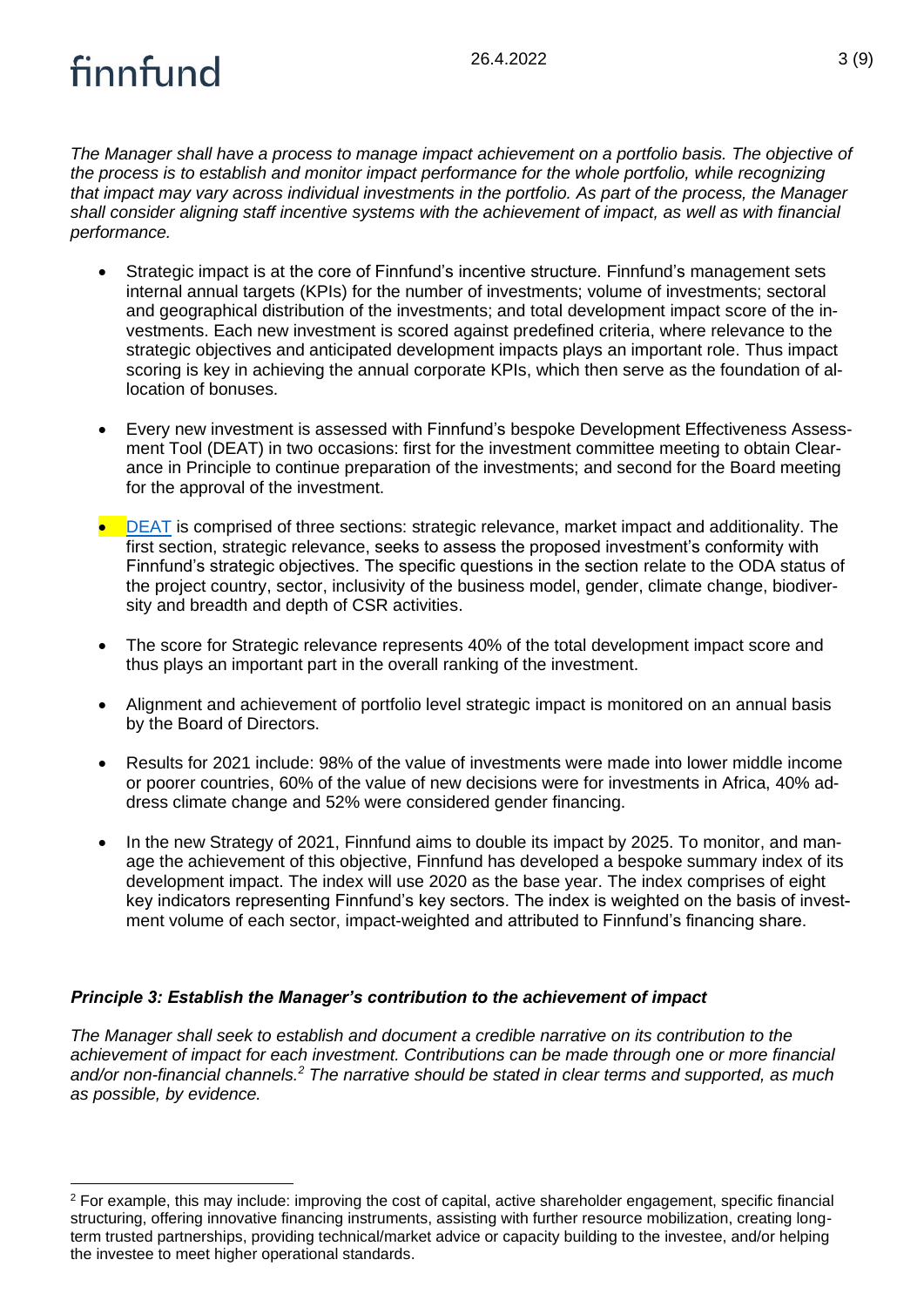- In consonance with SDG 17, Finnfund's niche and task is to provide additional financing to underserved markets and companies. In many developing countries, especially in the poorest ones, small and medium-sized businesses struggle to find risk-tolerant long-term finance<sup>3</sup>.
- All Finnfund's investments are assessed on the basis of their additionality, and additionality is one of the three sections in Finnfund's DEAT.
- Additionality can be financial, providing financing to underserved geographies, sectors, segments, accepting higher risk and providing longer tenors. As a proxy for additionality, participation of other financiers is considered in the additionality assessment. Scoring of each investment includes consideration if Finnfund has had a catalytic role by mobilising additional financing for the project from third parties.
- Additionality can also be qualitative, value added through Finnfund's organisational experience with respect to specific sector, country, project type that can contribute in a demonstratable and significant manner to the successful completion and realisation of the project. Examples include expertise and advice in environmental, social or corporate governance issues or climate change mitigation and adaptation awareness and support to investees' impact work.

### *Principle 4: Assess the expected impact of each investment, based on a systematic approach*

*For each investment the Manager shall assess, in advance and, where possible, quantify the concrete,*  positive impact<sup>4</sup> potential deriving from the investment. The assessment should use a suitable results *measurement framework that aims to answer these fundamental questions: (1) What is the intended impact? (2) Who experiences the intended impact? (3) How significant is the intended impact?<sup>5</sup> The Manager shall also seek to assess the likelihood of achieving the investment's expected impact. In assessing the likelihood, the Manager shall identify the significant risk factors that could result in the impact varying from ex-ante expectations.* 

*In assessing the impact potential, the Manager shall seek evidence to assess the relative size of the challenge addressed within the targeted geographical context. The Manager shall also consider opportunities to increase the impact of the investment. Where possible and relevant for the Manager's strategic intent, the Manager may also consider indirect and systemic impacts. Indicators shall, to the extent possible, be aligned with industry standards<sup>6</sup> and follow best practice.<sup>7</sup>*

- Finnfund has developed generic Theories [of Change](https://www.finnfund.fi/en/investing/sectors/) (ToC) for its priority sectors to guide its impact work. ToCs are based on existing literature of academic and non-academic research, expert opinions and analytical thinking. ToCs are causality frameworks comprising three spheres of impact (company/economy, people/society, environment/climate) and three dimensions of impact (direct, indirect, wider/systemic).
- The ToCs are used in 1) ex-ante assessment to guide the assessment of investments anticipated impact to the market and customers; 2) selecting key indicators for which baselines are established both at investee and system/national level; 3) annual [monitoring and reporting](https://www.finnfund.fi/en/news-and-publications/reports_publications/annual_report_on_development_results/) (direct impacts only); and 4) [impact studies](https://www.finnfund.fi/en/news-and-publications/reports_publications/other_reports_and_publications/impact-study-the-impact-of-forestry-companies-for-the-development-of-forest-industry-in-east-africa/) for verifying indirect and system level impacts.

<sup>&</sup>lt;sup>3</sup> [Enterprise surveys](https://www.enterprisesurveys.org/en/enterprisesurveys) clearly show that lack finance is the biggest challenge for companies in emerging markets. 4 Impact is considered the material effect/s on people and the environment resulting from the investment, as outlined in Principle 1. Impacts assessed under Principle 4 may also include positive ESG effects derived from the investment.

<sup>5</sup> Adapted from the Impact Management Project (www.impactmanagementproject.com).

<sup>6</sup> Industry indicator standards include HIPSO (https://indicators.ifipartnership.org/about/); IRIS (iris.thegiin.org); GIIRS (http://b-analytics.net/giirs-funds); GRI (www.globalreporting.org/Pages/default.aspx ); and SASB (www.sasb.org), among others.

<sup>7</sup> International best practice indicators include SMART (Specific, Measurable, Attainable, Relevant, and Timely), and SPICED (Subjective, Participatory, Interpreted & communicable, Cross-checked, Empowering, and Diverse & disaggregated), among others.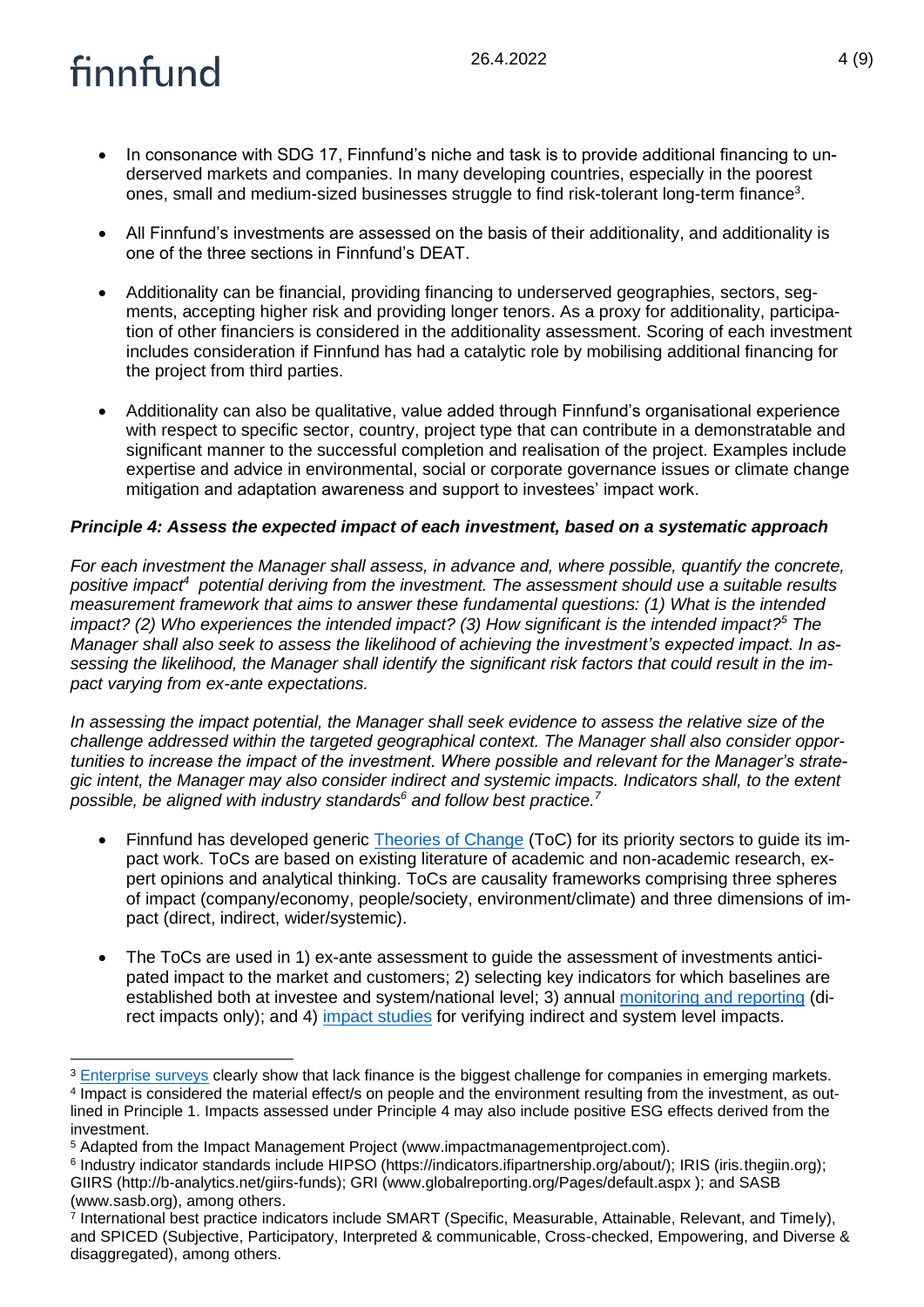- Ex-ante assessments also include a summary table highlighting 1) what are the main outcomes of the investment? 2) who are the main beneficiaries of the outcomes and how are they underserved? 3) what is the scale, depth and duration of the outcome? 4) what is Finnfund's contribution to the achievement of the outcomes? and 5) what is the most important risk for the achievement of the impact, its likelihood to materialise and mitigation measures? The work to further strengthen the impact risk assessment as well as exploring possibilities to identify opportunities to increase impact is on-going.
- In selecting suitable indicators, Finnfund uses Joint Impact Indicators (JII), HIPSO and EDFI harmonised indicators when applicable.

#### *Principle 5: Assess, address, monitor, and manage potential negative impacts of each investment*

*For each investment the Manager shall seek, as part of a systematic and documented process, to identify and avoid, and if avoidance is not possible, mitigate and manage Environmental, Social and Gov*ernance (ESG)<sup>8</sup> risks. Where appropriate, the Manager shall engage with the investee to seek its com*mitment to take action to address potential gaps in current investee systems, processes, and standards, using an approach aligned with good international industry practice. <sup>9</sup> As part of portfolio management, the Manager shall monitor investees' ESG risk and performance, and where appropriate, engage with the investee to address gaps and unexpected events.*

- Finnfund has adopted a [Sustainability Policy](https://www.finnfund.fi/en/impact/corporate-responsibility/sustainability-policy/) that outlines Finnfund's commitment to sustainable development and responsible business practices. The Policy covers environmental, social and governance issues and development impact created through sustainable business practices.
- In all investments, Finnfund requires its investees to comply with applicable host country laws and regulations as well as the relevant international obligations. All Finnfund's investments associated with medium to high inherent environmental and social risks and adverse impacts are, over a reasonable period of time, required to achieve compliance with international standards on environmental and social management and performance. The project and the associated impacts and risks define the standards to be applied, but the principal environmental and social risk management framework adopted consist of the IFC Performance Standards on Environmental and Social Sustainability, and the associated WB Group general and industry specific Environmental, Health and Safety Guidelines.
- Finnfund has developed specific procedures for environmental and social due diligence, management and monitoring as well as corporate governance, corruption and taxation matters. All these are integrated into the investment process and codified in Finnfund's internal guidelines and handbooks. Different procedures are applied for direct and indirect investments as well as for different financing instruments. Finnfund focuses on the key ESG impacts, benefits, risks and opportunities relevant for each project. The higher the risks are, the more stringent the requirements become.
- Finnfund, together with the investee, often develops a project-specific Environmental and Social Action Plan (ESAP) based on the gaps identified during the environmental and social due

<sup>&</sup>lt;sup>8</sup> The application of good ESG management will potentially have positive impacts that may or may not be the principal targeted impacts of the Manager. Positive impacts resulting from ESG matters shall be measured and managed alongside with, or directly embedded in, the impact management system referenced in Impact Principles 4 and 6

<sup>9</sup> Examples of good international industry practice include: IFC's Performance Standards (www.ifc.org/performancestandards); IFC's Corporate Governance Methodology (www.ifc.org/cgmethodology), the United Nations Guiding Principles for Business and Human Rights (www.unglobalcompact.org/library/2); and the OECD Guidelines for Multinational Enterprises (http://mneguidelines.oecd.org/ themes/human-rights.htm).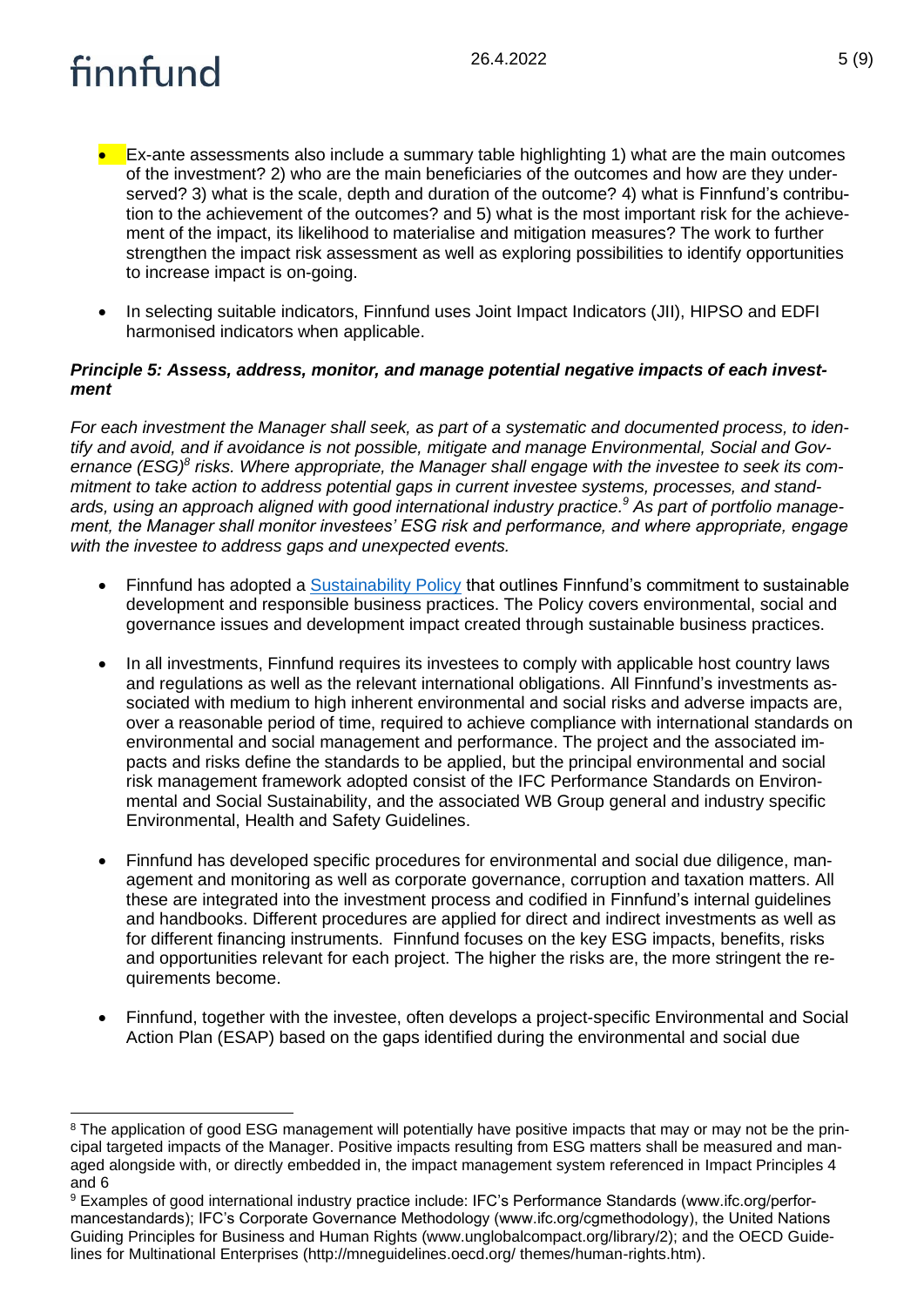diligence process. Finnfund supports the investees in meeting the requirements of the ESAPs and monitors compliance through regular communications and on monitoring visits.

• Finnfund works to identify climate risks and adaptation opportunities as part of the investment process. Finnfund aims to identify location and sector specific climate hazards and exposure to these risks, and to assess the potential contribution of an economic activity to adapt to climate change and increase climate resilience. If an investee is exposed to physical climate risks based on country and sector context, further climate risk and adaptive capacity analysis is required. If the potential negative impact of climate risks can be sufficiently mitigated by applying adaptation measures, an acceptable level of residual risk may be attained.

### *Principle 6: Monitor the progress of each investment in achieving impact against expectations and respond appropriately*

*The Manager shall use the results framework (referenced in Principle 4) to monitor progress toward the achievement of positive impacts in comparison to the expected impact for each investment. Progress shall be monitored using a predefined process for sharing performance data with the investee. To the best extent possible, this shall outline how often data will be collected; the method for data collection; data sources; responsibilities for data collection; and how, and to whom, data will be reported. When monitoring indicates that the investment is no longer expected to achieve its intended impacts, the Manager shall seek to pursue appropriate action.<sup>10</sup> The Manager shall also seek to use the results framework to capture investment outcomes.<sup>11</sup>*

• Finnfund operates a layered monitoring and evaluation system for its investments using different, both quantitative and qualitative data collection and analysis methods. This system is hoped to serve as a cost-efficient method for analysing the direct, indirect and wider development impacts of the investments.

| <b>METHOD</b>                           | <b>ANNUAL SAMPLE</b> | <b>QUALI/QUANTI</b>               | <b>IMPACT DIMENTION WHO CONDUCTS?</b> |            |
|-----------------------------------------|----------------------|-----------------------------------|---------------------------------------|------------|
| Annual monitoring                       | $100+$               | Quantitative                      | <b>Direct</b>                         | Self       |
| <b>Project Management</b><br>Committees | $100+$               | Quantitative and qual-<br>itative | Direct                                | Self       |
| Client insight and im-<br>pact surveys  | 10                   | Quantitative and qual-<br>itative | Direct/Indirect                       | Other      |
| Job decency surveys                     | 5                    | Quantitative and qual-<br>itative | Direct/Indirect                       | Other      |
| Impact studies                          | $2 - 3$              | Quantitative and qual-<br>itative | Indirect/wider                        | Other      |
| Case studies                            | $2 - 3$              | Qualitative                       | Indirect/wider                        | Self/other |

• Investee level regular impact monitoring takes place annually. The relevant indicators and timing of the reporting are attached to the contracts. As of 2019, has Finnfund requested the data from its investee companies through an online system. The results are published annually in a so called **Impact Report** that presents the findings at aggregate, sector and portfolio level.

<sup>&</sup>lt;sup>10</sup> Actions could include active engagement with the investee; early divestment; adjusting indicators/expectations due to significant, unforeseen, and changing circumstances; or other appropriate measures to improve the portfolio's expected impact performance.

<sup>11</sup> Outcomes are the short-term and medium-term effects of an investment's outputs, while the outputs are the products, capital goods, and services resulting from the investment. Adopted from OECD-DAC (www.oecd.org/dac/).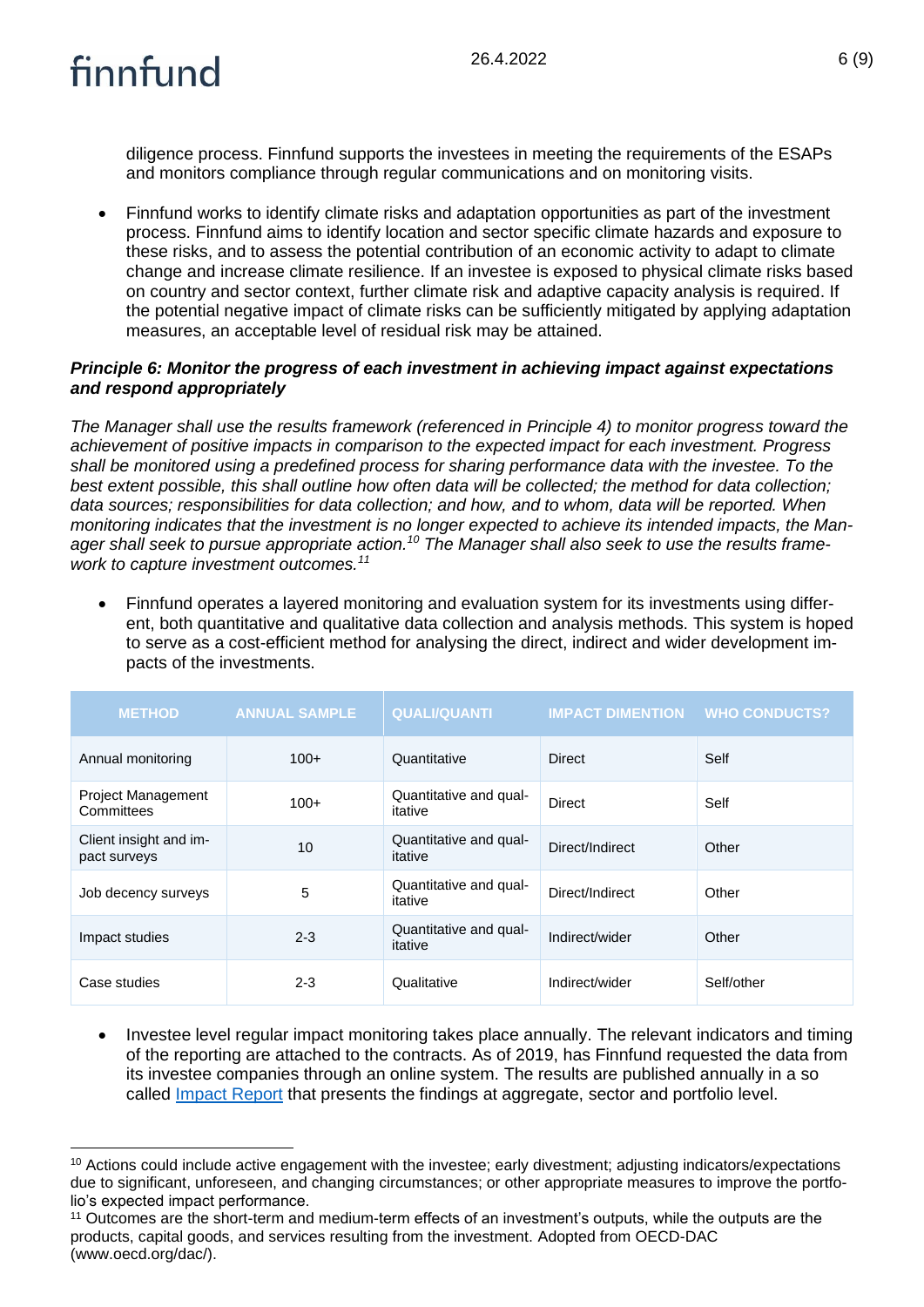- Starting in 2021, all new investments are set two specific impact key performance indicators with targets. The indicators and targets are assigned with the company with a view to drive towards more active impact management at company level.
- Annually, each investment is discussed in the Project Management Committee, that is responsible for monitoring the progress of investments against set targets: financial, environmental and social, and impact. In case deviations from the original targets or estimates are detected, the responsible portfolio manager seeks reasons for deviation and decides on the subsequent actions. Typically, the deviations are due to worse than expected business performance of the company that may be caused by internal or external (market) factors. In case the reason is deemed to be an internal management issue, corrective measures are sought. If the less-thanexpected performance is due to changes in the wider market situation, then possibilities for corrective measures are limited.
- In addition to the annual monitoring, Finnfund has commissioned [impact studies](https://www.finnfund.fi/en/news-and-publications/reports_publications/other_reports_and_publications/) and surveys to better understand the indirect and wider impacts of its investments as well as the context where the impact happens. In 2021, Finnfund piloted rapid data collection and survey methods to collect data from Finnfund's investee companies' staff, clients, supply chain or other local stakeholders. In 2022, Finnfund concluded framework agreements with three companies to step up the rapid surveys on impacts on clients and other stakeholder and on job decency.
- Finnfund continues to commission impact and case studies on investments and themes that are deemed important for wider understanding of our impact. On-going work includes studies on biodiversity, and agricultural out-growers and food-security.

### *Principle 7: Conduct exits considering the effect on sustained impact.*

*When conducting an exit,<sup>12</sup> the Manager shall, in good faith and consistent with its fiduciary concerns, consider the effect which the timing, structure, and process of its exit will have on the sustainability of the impact.*

- When conducting an exit from an equity investment, the responsible investment manager will write an exit memo based on a predefined template. In the template, the investment manager is requested to reflect on the achievements against set targets/estimates and consider future direction of the company.
- In the template, there is a specific section for development impact where key impacts are presented and compared to the original targets/estimates. Based on feedback received during a verification process in 2021, the template has been strengthened to specifically require analysis and information on the sustained impact after exit, and currently includes the following topics:
	- $\circ$  Impact performance (Impact KPIs, baseline vs. actual). What are the main impacts (incl. ES)
	- o ES impact
		- Main ES issues
		- **ESAP** progress
		- What are the main ES risks related to exit and mitigating elements (such as certification and other "lock-in" etc.)
	- o Sustained impact: Discuss the following topics
		- Impact of the exit on operations
			- Capacity/commitment of the management
			- "Exit partners" commitment & track record
		- Future

 $12$  This may include debt, equity, or bond sales, and excludes self-liquidating or maturing instruments.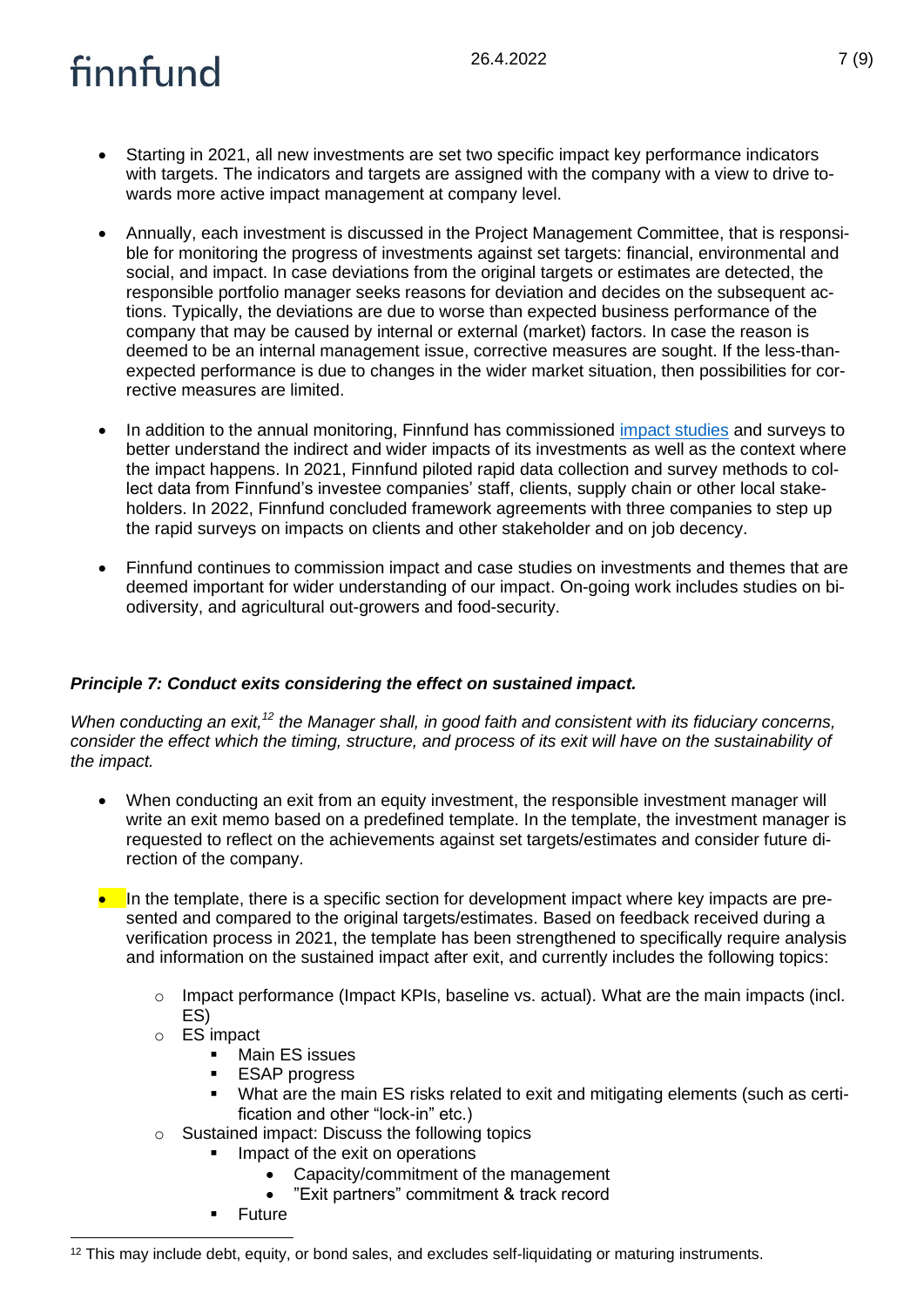- What is the impact on the future of extension plans?
- What is the future of commitments made to local communities or other stakeholders at-risk?

### *Principle 8: Review, document, and improve decisions and processes based on the achievement of impact and lessons learned.*

*The Manager shall review and document the impact performance of each investment, compare the expected and actual impact, and other positive and negative impacts, and use these findings to improve operational and strategic investment decisions, as well as management processes.*

- The above-mentioned Project Management Committee system and the standardisation of impact assessment in that process is generating useful information for decision-making. The Project Management Committee systematically reviews the performance – financial, impact and E&S – of each investment every year. The impact assessment for the Committee discussion entails an assessment of project performance both on the basis of key performance indicators but also using the ex-ante assessment format that provides and up-to-date information on the investment performance as per the ex-ante assessment topics and shows discrepancies with regard to the initial assessment. This assessment provides fruitful analysis to strengthen the initial investment decision process.
- Another highly useful tool to provide information to improve decision making has proven to be the rapid surveys that provide nearly real-time information on the company's performance from the perspective of its employees, clients and other stakeholders. Standardised surveys include sections on the respondents' socio-economic status referenced to Poverty Probability Index, the impact of product or service have on customers with qualitative information or perceptions on job decency, and suggestions for improvement.

### *Principle 9: Publicly disclose alignment with the Impact Principles and provide regular independent verification<sup>13</sup> of the alignment.*

*The Manager shall publicly disclose, on an annual basis, the alignment of its impact management systems with the Impact Principles and, at regular intervals, arrange for independent verification of this alignment. The conclusions of this verification report shall also be publicly disclosed. These disclosures are subject to fiduciary and regulatory concerns.*

- This statement serves as Finnfund's testimony of its continued alignment to the Impact Principles. The statement and information contained therein was independently verified by BlueMark in February – March 2021. The independent verification report can be found [here.](https://www.finnfund.fi/wp-content/uploads/2021/04/BlueMark-Independent-Verification-Report-25-March-2021.pdf)
- Finnfund intends to commission the next independent verification latest by 2025.

<sup>&</sup>lt;sup>13</sup> The independent verification may be conducted in different ways, i.e., as part of a financial audit, by an independent internal impact assessment committee, or through a portfolio/fund performance evaluation. The frequency and complexity of the verification process should consider its cost, relative to the size of the fund or institution concerned, and appropriate confidentiality